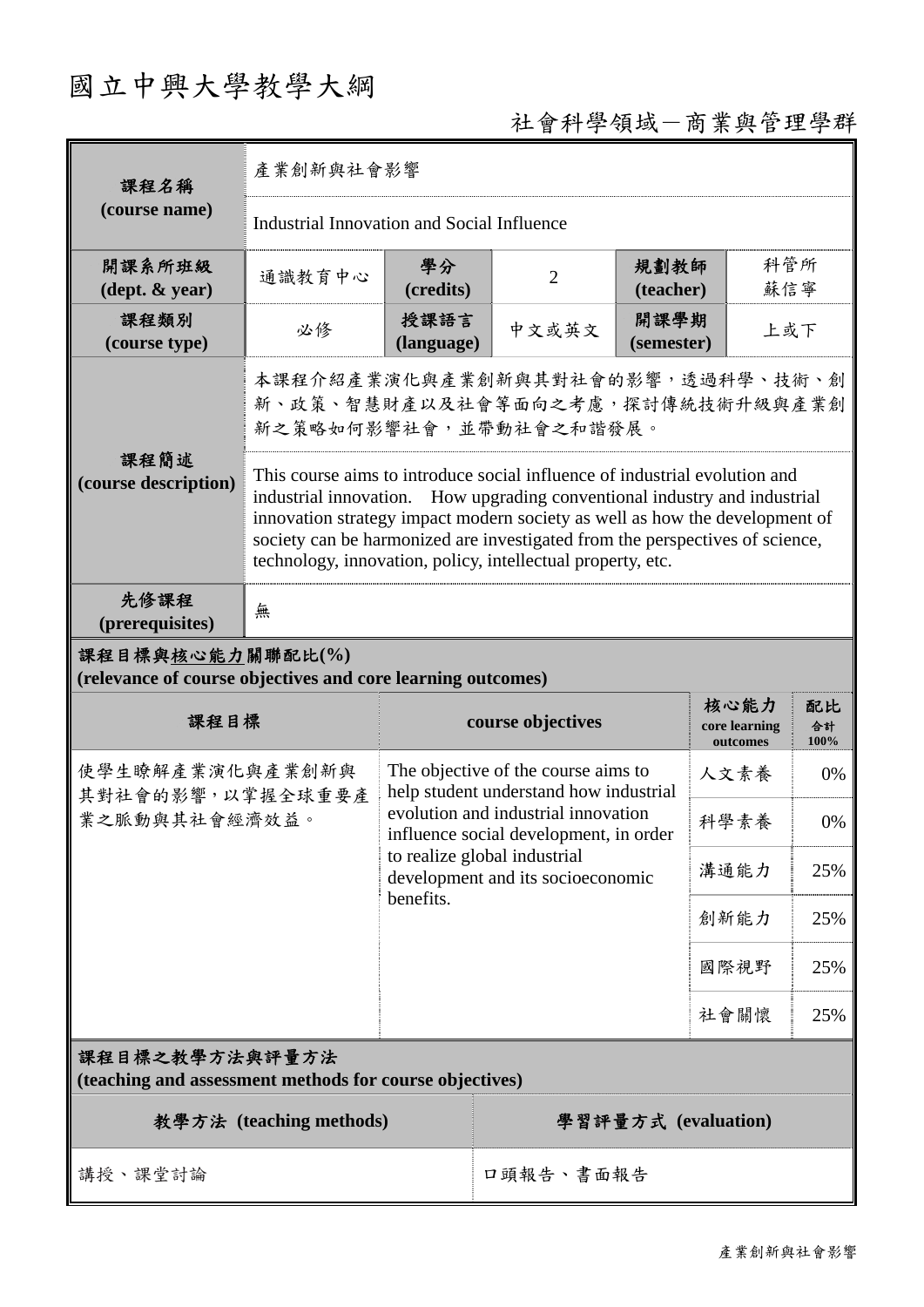#### 授課內容(單元名稱與內容、習作 **/** 考試進度、備註) **(course content and homework / tests schedule)**

本課程由基本理論與實務案例出發,介紹產業發展策略之形成、如何瞭解產業演化、產業創新, 並評估其對社會之影響,內容包括:

- 1. 科技與創新政策簡介
- 2. 創新政策理論發展
- 3. 研發與創新思維
- 4. 創新策略規劃
- 5. 創新策略植入
- 6. 產業環境分析與評估
- 7. 全球產業發展概觀
- 8. 台灣產業升級契機-奈米科技產業、資訊通信產業、材料科技產業、生物科技產業、精緻農 業產業、綠色能源產業、醫療照護產業、文化創意產業
- 9. 產業發展趨勢分析
- 10. 研發成果保護與社會影響-智慧財產權管理、專利佈局、專利地圖、專利價值、專利侵權
- 11. 產業升級與社會發展
- 12. 倫理與其他社會議題

## 教科書與參考書目(書名、作者、書局、代理商、說明) **(textbook & other references)**

- 1. 吳思華(2000)策略九說(三版),臺北:臉譜文化出版社
- 2. 創新與創業,國立高雄第一科技大學創新創業中心,華泰文化,2013-03-06
- 3. 陳介玄(1998) "台灣產業的社會學研究:轉型中的中小企業",臺北:聯經
- 4. 司徒達賢(2000) "我國中小企業升級問題及對策",經濟情勢暨評論季刊第五卷第四期
- 5. Strategic Management of Technological Innovation, Forth Edition by Mellissa A. Schilling
- 6. R. Duane Ireland, Robert E. Hoskisson, Michael A. Hitt (2010) The Management of Strategy: Concepts and Cases (nine edition)
- 7. Hitt, M.A., Ireland, R.D., Hoskisson, R.E. (2012) Strategic Management Cases: Competitiveness and Globalization.
- 8. Hill, C.W., Jones, G.R. (2007) Strategic Management: An Intergrated Approach.
- 9. Mumford (2006) The story of socio-technical design: reflections on its successes, failures and potential, Information Systems Journal, 16 (2006), pp. 317–342
- 10. Shin, D.-H., & Lee, C.-W. (2011). Disruptive innovation for social change: how technology innovation can be best managed in social context. Telematics and Informatics, 28(2), 86–100. doi:10.1016/j.tele.2010.08.002
- 11. T.S. Kuhn (1962) The structure of scientific revolutions, University of Chicago
- 12. R.N. Kostoff, M.B. Briggs, R.L. Rushenberg, C.A. Bowles, M. Pecht, D. Johnson, S. Bhattacharya, A.S. Icenhour, K. Nikodym, R.B. Barth, and others (2007) Comparisons of the structure and infrastructure of Chinese and Indian Science and Technology, Technological Forecasting & Social Change, vol. 74, pp. 1609–1630.
- 13. R.N. Kostoff, R.G. Koytcheff, and C.G. Lau (2007) Global nanotechnology research literature overview, Technological Forecasting & Social Change, vol. 74, pp. 1733–1747.
- 14. Y. Kajikawa, J. Yoshikawa, Y. Takeda, and K. Matsushima (2008) Tracking emerging technologies in energy research: Toward a roadmap for sustainable energy," Technological Forecasting and Social Change, vol. 75, pp. 771–782.
- 15. J. Irvine and B.R. Martin (1984) Foresight in science: Picking the winners, Pinter London
- 16. Stuart, T. E., & Podolny, J. M. (1996) Local search and the evolution of technological capabilities. Strategic Management Journal, 17, 21-38
- 17. Hanel, P. (2006) Intellectual property rights business management practices: A survey of the